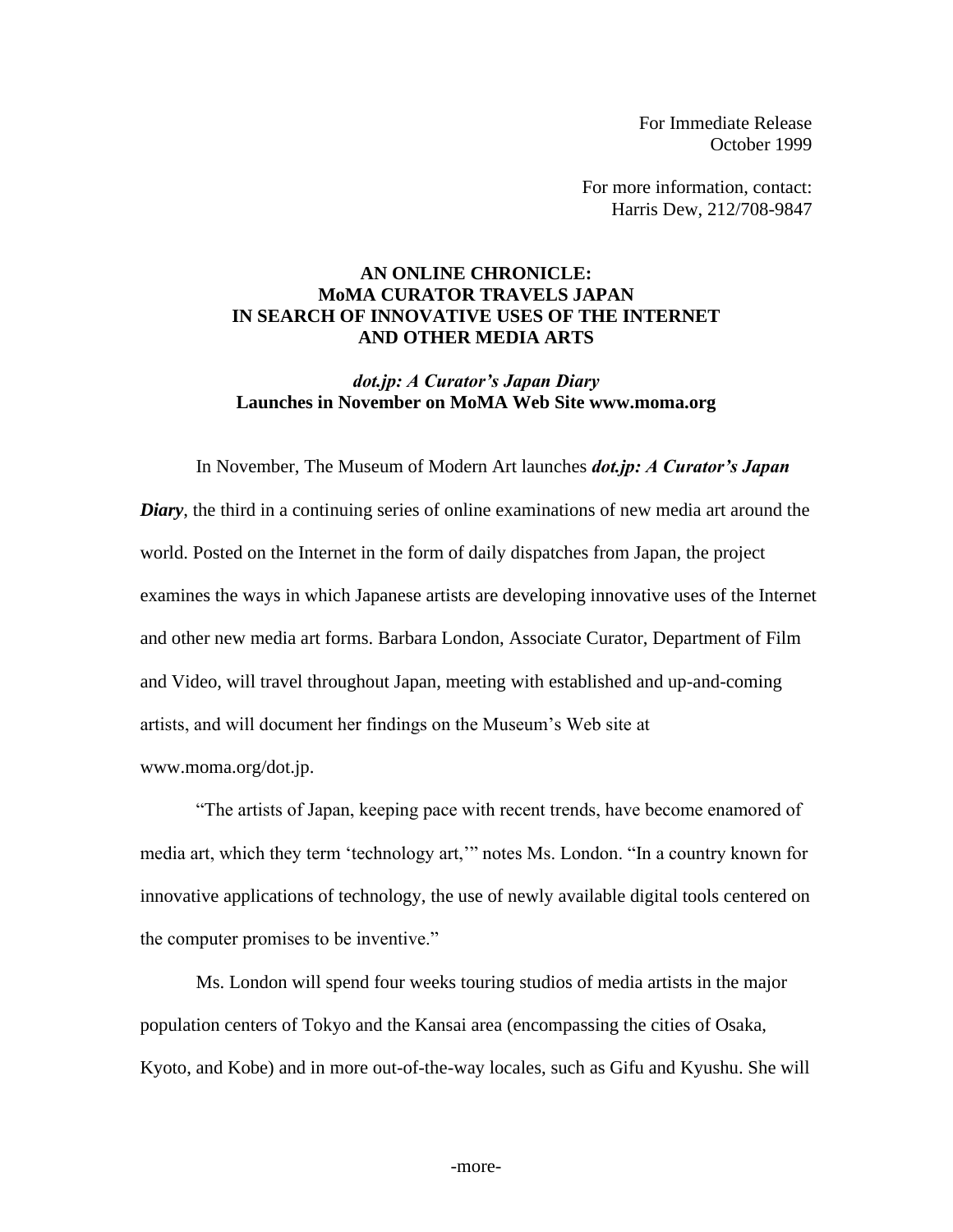file interviews daily, along with video clips and photos of recent works. Among the artists she plans to meet are musician/performance artist Ryuichi Sakamoto; multimedia artist Mariko Mori; filmmaker Shinya Tsukamoto (*Iron Man*); Maywa Denki, a duo that plays acoustic (analog) instruments made out of remaindered electronic parts; and the performance group Dumb Type, who fuse video, music, and installation in a critique of a modern technophile society dazed by information overload.

Stocked with the latest in portable digital equipment, London and her travelling partner, documentarian F. D. P. Henryz, are able to function as a full documentary crew—interviewing, recording, shooting video footage and still photographs, editing, producing, researching, and archiving—working out of a single knapsack. In the field during the day they videotape (using a Sony camcorder DCR-TRV10) and photograph (using a Sony digital still camera DSC-F55), record sound interviews (with a Sony DAT TCD-D100), and capture video clips (on an IBM notebook computer Thinkpad 770ED). At night they process the accumulated material on the notebook computer using editing software to process for sound, video, and digital still materials, as well as another program that compresses video and audio clips into a "streaming" format.

The dispatch, on average 15 megabytes, is burned onto a CD-ROM, which a local contact uses to transmit the data to New York via FTP (File Transfer Protocol) on a computer connected to a high-speed data line. On the receiving end, Matt Owens and Warren Corbitt of graphics studio One9ine transform the dispatches into Web pages, and post them on the MoMA Web site, www.moma.org/dot.jp.

A preliminary view of the project will be accessible on November 4, 1999. London's first dispatch from Japan will be posted in the second week of November.

2